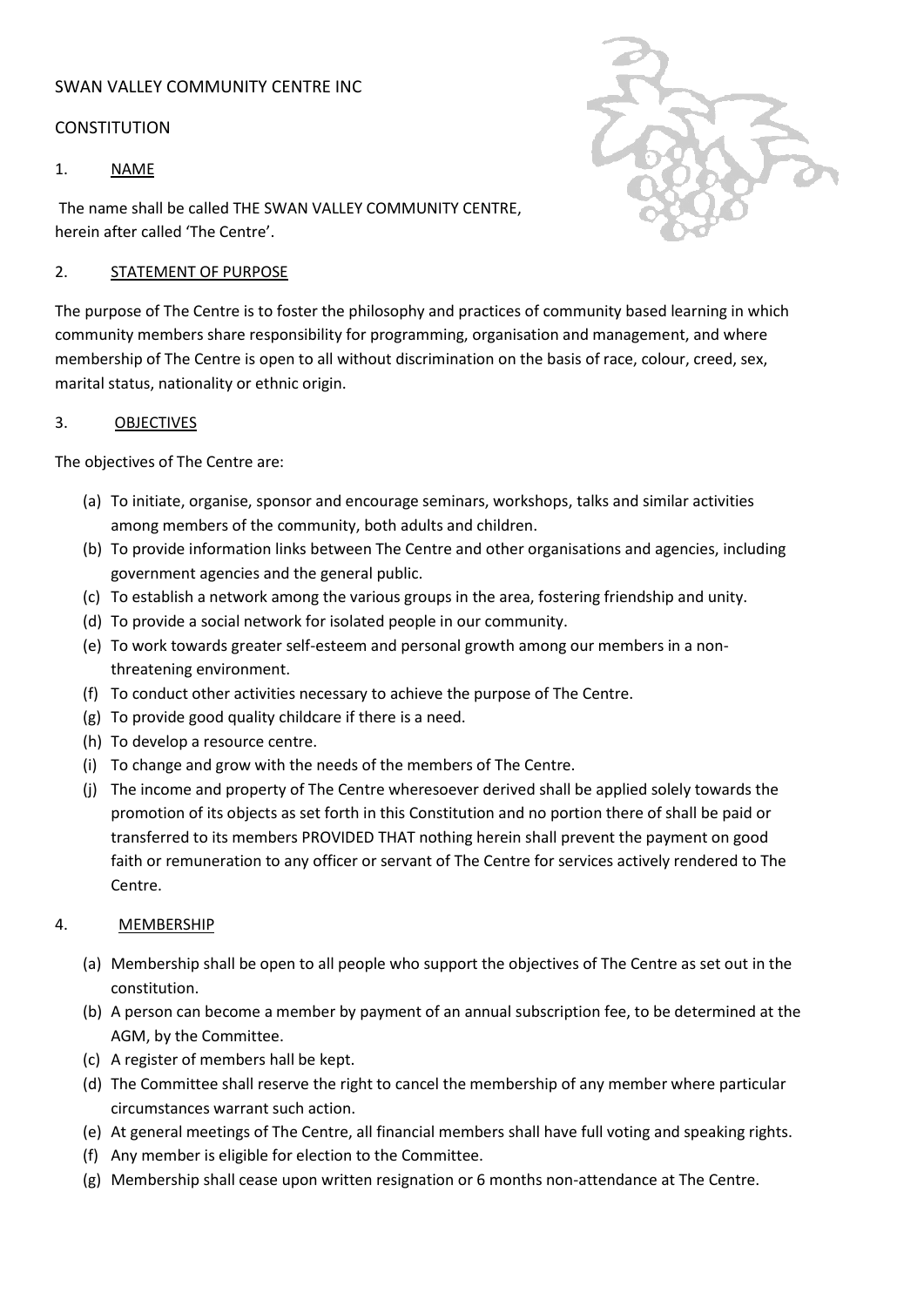

#### 5. ANNUAL GENERAL MEETING

- (a) An Annual General Meeting shall be held every year , no later than 4 months after the end of the financial year (June  $30<sup>th</sup>$ ).
- (b) At the Annual General Meeting, the following Office Bearers shall be appointed:
	- One (1) President,
	- One (1) Vice President,
	- One (1) Treasurer
	- One (1) Secretary

These persons shall form the Office Bearers of the Committee, along with a General Committee of no less than four (4) persons, along with any other sub Committees established by the Committee. A Committee member's term of office will be from the AGM to which they were elected until the election at the next AGM after they were elected, where they shall be eligible for re-election.

- (c) There shall be no restrictions on Office Bearers seeking re-election.
- (d) A position on the Committee shall be deemed vacant if a Committee member:
	- a. Resigns in writing to the Secretary;
	- b. Is absent without notification of apology for three (3) consecutive Coordinating Group Meetings;
	- c. Ceases to be a member of The Centre.
- (e) The Committee may appoint a new member to fill a vacant position, until the next following AGM.
- (f) Members to be given twenty one (21) days' notice of the Annual General Meeting being held, notice to be given via electronic database, printed material (posters), social media & website.
- (g) The quorum for an Annual General Meeting shall be no less than ten (10) persons.
- (h) The order of business at the AGM will be:
	- (i) Confirmation of previous AGM Minutes & Business Arising from previous AGM minutes
	- (ii) Annual Reports: President, Treasurer, Programme Coordinator
	- (iii) Election of Office Bearers & General Committee
	- (iv) Appointment of Auditor
	- (v) New Business

# 6. MANAGEMENT & POWERS

- (a) Sole management of The Centre shall be in the hands of the Committee.
- (b) To achieve the objectives of The Centre, the Committee will have the power
	- (i) To enter into any arrangements or partnerships with any government or local government authority
	- (ii) To employ, hire or engage the services of any person deemed necessary.
	- (iii) To manage and control the affairs of The Centre, it's Officers, members & funds.
	- (iv) To control the finances of The Centre.
	- (v) To determine the fees of the classes of The Centre
	- (vi) To determine the Annual membership fee.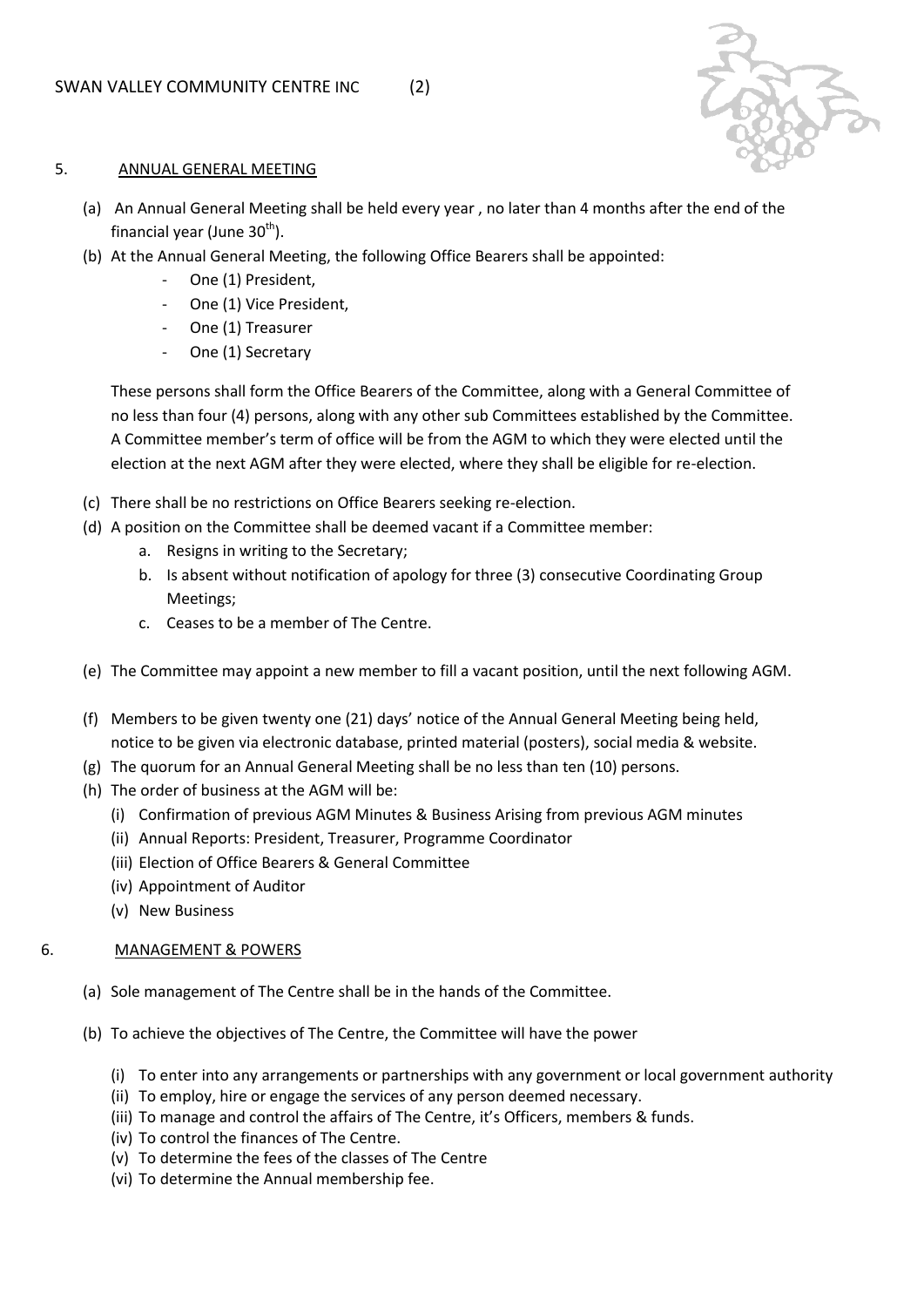## 7. GENERAL MEETINGS

(a) General Committee Meetings shall be held as determined by the Committee, but at least four (4) times a year.

Notice of General Meetings shall be given to all members seven (7) days prior to the date of such meeting, either through electronic data base, newsletter, website or printed material. The non-receipt by any member of such notice shall not invalidate any resolution passed at the meeting.

- (b) The President shall be Chairperson for each, unless another Chairperson is nominated.
- (c) The quorum for any General Meeting shall be six (6) members.
- (d) General Meetings shall be open to all interested members of the community. All present at such meetings may speak but only members of The Centre may vote PROVIDED THAT the Chairperson may ask for an expression of opinion from all present on any question before formally putting such question to the vote. The Chairperson shall have a deliberative vote but not a casting vote and in the event of an equality of votes the resolution shall be declared lost.
- (e) Subject to these rules, the procedure and order of business to be followed at a meeting must be determined by the Committee members present at the Committee meeting.

# 8. SPECIAL GENERAL MEETING

- (a) A Special General Meeting may be called in one of the following ways:
	- (i) by the Committee or the President
	- (ii) by request in writing to the Secretary by no less than twelve (12) members
- (b) Such Special General Meetings must be held within twenty one (21) days of the application being received.
- (c) The Committee shall appoint a Chairperson for each; failing such, the meeting shall nominate its own Chairperson. The Chairperson shall have a deliberative vote but not a casting vote and in the event of an equality of votes the resolution shall be declared lost.
- (d) Special General Meetings are open to all members of The Centre.
- (e) Notice of a Special General Meeting shall be given to all members at least seven (7) days prior to the meeting, either via electronic data base, newsletter or printed material. The non receipt of such notice shall not invalidate any resolution passed at the meeting.
- (f) A Special resolution is required to be passed by a majority of no less than 75% of members voting at said meeting.

#### 9. CUSTODY OF RECORDS

- (a) The secretary shall have custody of all books, documents, records & registers of The Centre, other than those held by the Treasurer.
- (b) A member may at any reasonable time inspect the books, documents, records and securites of the Centre.

#### 10. QUORUM

The quorum for meetings of The Centre will be:

- (i) Annual General Meeting 10 members
- (ii) General Meeting 6 members
- (iii) Special General Meeting 10 members